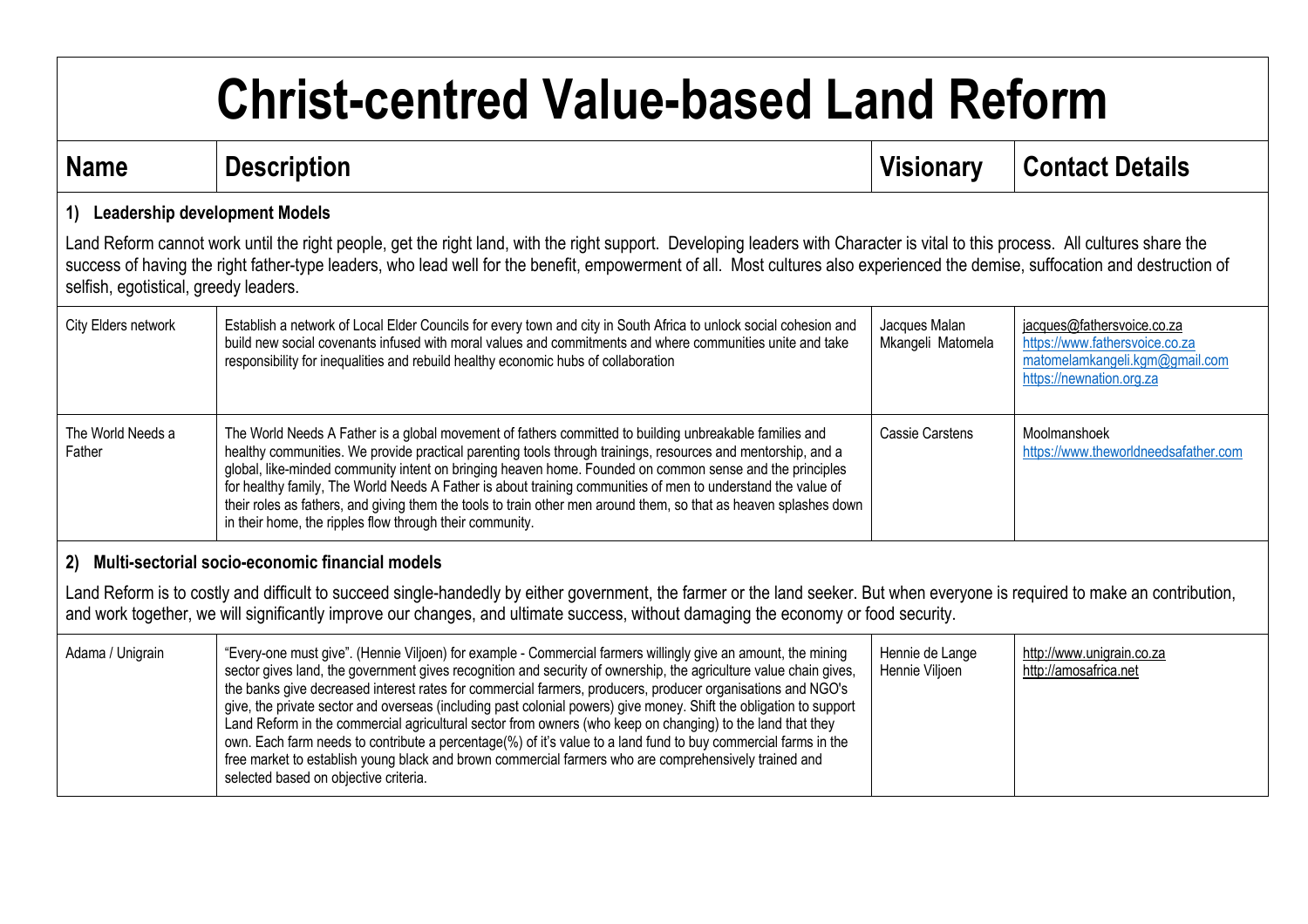| Cederberg Integrated<br>Social Development<br>4P's                                                                                                                                                                                                                           | Multi-sectorial collaboration between, government departments, private sector, people assembly, NGO's and<br>faith-based organisations to form public-private-people partnerships (4Ps)                                                                                                                                                                                                                                                                                                                                                                                                                                                                   | Jan Oosthuizen     | oosthuizen@me.com                            |  |
|------------------------------------------------------------------------------------------------------------------------------------------------------------------------------------------------------------------------------------------------------------------------------|-----------------------------------------------------------------------------------------------------------------------------------------------------------------------------------------------------------------------------------------------------------------------------------------------------------------------------------------------------------------------------------------------------------------------------------------------------------------------------------------------------------------------------------------------------------------------------------------------------------------------------------------------------------|--------------------|----------------------------------------------|--|
| <b>Sundays River Valley</b><br><b>Citrus Producers Forum</b>                                                                                                                                                                                                                 | To setup the newly established forum in anticipation of the American market opening up to the citrus industry in<br>the Eastern Cape, while driving a new partnership deal with local government to enhance service delivery to local<br>communities                                                                                                                                                                                                                                                                                                                                                                                                      | Greg Jones         | http://www.srcc.co.za                        |  |
| 3) Shared ownership cluster model                                                                                                                                                                                                                                            |                                                                                                                                                                                                                                                                                                                                                                                                                                                                                                                                                                                                                                                           |                    |                                              |  |
| Shared collaboration is going to become the only way, through which economies of scale can be achieved by the small medium scale farmer. Shared and applied values is<br>critical for sustainable unity.                                                                     |                                                                                                                                                                                                                                                                                                                                                                                                                                                                                                                                                                                                                                                           |                    |                                              |  |
| <b>MD Foundation</b>                                                                                                                                                                                                                                                         | Economies of scale of initially 5 now 12 family farmers pooling resources and farming together Able to<br>meaningfully impact community with a clinic, hospice and farm school                                                                                                                                                                                                                                                                                                                                                                                                                                                                            | Hannes Pretorius   | Ficksburg FS<br>https://mdfoundation.co.za   |  |
| 4) Mediation & bridgebuilding Agencies (relational networking)                                                                                                                                                                                                               |                                                                                                                                                                                                                                                                                                                                                                                                                                                                                                                                                                                                                                                           |                    |                                              |  |
| The biggest obstacle for white and black farmers, and prospecting students to find each other, is to build trust. Agriculture is a highly relational industry, and inclusion only<br>possible through mutual trust. Hence the vital role of mutually trusted intermediaries. |                                                                                                                                                                                                                                                                                                                                                                                                                                                                                                                                                                                                                                                           |                    |                                              |  |
| Amos Agrimin                                                                                                                                                                                                                                                                 | Bringing relationship reform between the farmer's relationship with God, self, family and community which leads<br>to being a better steward of natural resources given through training materials and annual prayer journals.                                                                                                                                                                                                                                                                                                                                                                                                                            | Hennie Viljoen     | http://amosafrica.net                        |  |
| <b>Future Farmers</b>                                                                                                                                                                                                                                                        | A network that creates internship opportunities abroad for passionate young agriculturalists. Goal: To produce<br>top quality commercial farmers to secure the future of agriculture in South Africa. Identifying right candidates and<br>connecting them to meaningful experiential learning opportunities abroad.                                                                                                                                                                                                                                                                                                                                       | <b>Judy Stuart</b> | KZN, WC<br>www.FutureFarmersFoundation.co.za |  |
| Christ-centered Land<br>Summits                                                                                                                                                                                                                                              | The National Land Summit brought together various stakeholders to engage on possible solutions to the subject<br>of land and agriculture. The Summit explored existing workable solutions and models that have been<br>implemented in different parts of the country as a starting point to learn, unlearn and innovate a harmonious<br>narrative of National Cohesion.                                                                                                                                                                                                                                                                                   |                    | https://landsummit.co.za                     |  |
| Farm For Africa                                                                                                                                                                                                                                                              | Under the FarmForAfrica model participating farmers undergo training where they are equipped with skills to<br>effectively mentor prospective farmers. They are assisted to, on an emotional level, work through their historical<br>wounds and understand the role they can play in Africa. FarmForAfrica has accumulated a database of skilled<br>farmers, many of whom have left agriculture because of political and social reasons in countries like South<br>Africa and Zimbabwe. These farmers have become available to the rest of Africa and are eager to seize the<br>opportunity. Agricultural Training, Community Development and Health care | Hein Holm          | http://farmforafrica.com                     |  |
| <b>Rural Enterprise Development</b><br>5)                                                                                                                                                                                                                                    |                                                                                                                                                                                                                                                                                                                                                                                                                                                                                                                                                                                                                                                           |                    |                                              |  |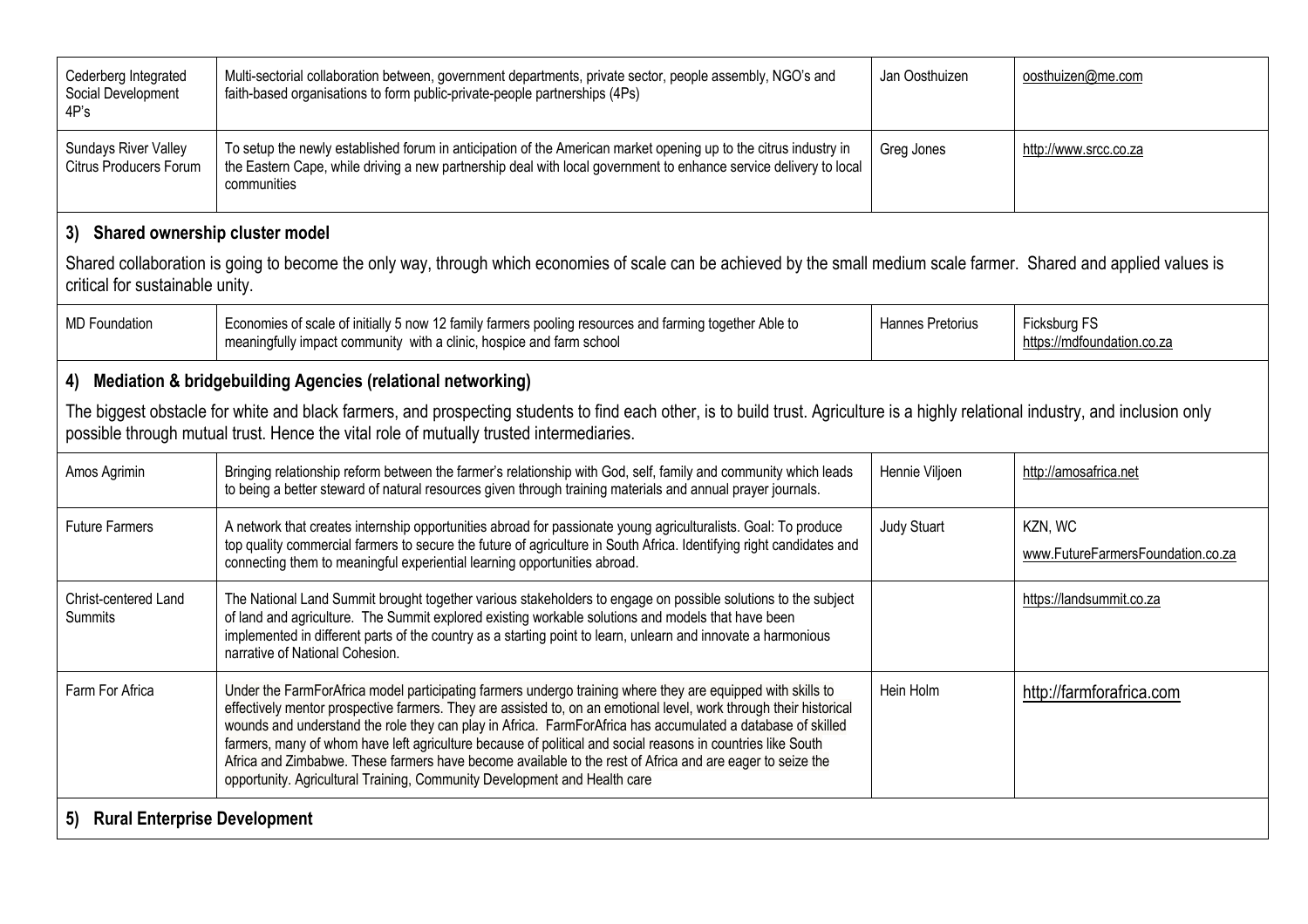| The greatest critical hotspot in land-reform is the approximately 16 million people living in informal settlements, are squatter areas. No one takes responsibility for these people,<br>yet they are further weakening a fragile infrastructure that effects everyone. |                                                                                                                                                                                                                                                                                                                                                                                                                                                                                                                                                                                                                                                                                                                                                                                                                                                                                                                                                                                                                                                                         |                                                |                                                                 |
|-------------------------------------------------------------------------------------------------------------------------------------------------------------------------------------------------------------------------------------------------------------------------|-------------------------------------------------------------------------------------------------------------------------------------------------------------------------------------------------------------------------------------------------------------------------------------------------------------------------------------------------------------------------------------------------------------------------------------------------------------------------------------------------------------------------------------------------------------------------------------------------------------------------------------------------------------------------------------------------------------------------------------------------------------------------------------------------------------------------------------------------------------------------------------------------------------------------------------------------------------------------------------------------------------------------------------------------------------------------|------------------------------------------------|-----------------------------------------------------------------|
| GF4GF                                                                                                                                                                                                                                                                   | Demonstrates living and farming God's way; establish a safe and supportive family environment to change lives<br>and transfer skills; to raise a new generation of local leaders with skills and integrity to positively impact their<br>community; establish a new generation of farmers and farm workers who are equipped with knowledge, skills,<br>work experience, integrity and biblical values; provide a physical place to add value to the rural economy through<br>agriculture and business.                                                                                                                                                                                                                                                                                                                                                                                                                                                                                                                                                                  | Johan Viljoen                                  | johanv@gf4gfcentres.co.za<br>http://gf4gfcentres.co.za          |
|                                                                                                                                                                                                                                                                         | Rabbit Farming                                                                                                                                                                                                                                                                                                                                                                                                                                                                                                                                                                                                                                                                                                                                                                                                                                                                                                                                                                                                                                                          | Hennie Viljoen                                 |                                                                 |
| Work4aLiving                                                                                                                                                                                                                                                            | Siya Sebenza is now the non-profit organization that is responsible for the roll-out of all the Work4aLiving centres<br>in every city or town wherever there is poverty or need.                                                                                                                                                                                                                                                                                                                                                                                                                                                                                                                                                                                                                                                                                                                                                                                                                                                                                        | Ina Richards                                   | https://siya-sebenza.co.za<br>Info@work4aliving.co.za           |
| Foundations for farming                                                                                                                                                                                                                                                 | In natural creation there is no deep soil inversion and a thick 'blanket' of fallen leaves and grass covers the<br>surface of the soil. Subsequently this led to research on how he could apply these ways of nature to his<br>farming. He began to experiment with Zero-Tillage, being on time, precision and neatness.                                                                                                                                                                                                                                                                                                                                                                                                                                                                                                                                                                                                                                                                                                                                                | <b>Brian Oldreive</b><br><b>Boet Pretorius</b> | http://www.foundationsforfarming.co.za<br>boetencelia@gmail.com |
| Farming God's way                                                                                                                                                                                                                                                       | Farming God's Way is not just a technology, but a well-balanced biblical, management and technological solution<br>for the agricultural domain, to come out of poverty with what God has put in their hands, and to reveal the<br>fullness of His promised abundant life.                                                                                                                                                                                                                                                                                                                                                                                                                                                                                                                                                                                                                                                                                                                                                                                               | Wilhelm Els                                    | https://www.farming-gods-way.org                                |
| Hunger+thirst                                                                                                                                                                                                                                                           | Nutrition Program based on training people, how to on small scale grow their own food, or livestock like chicken<br>and pig hens.                                                                                                                                                                                                                                                                                                                                                                                                                                                                                                                                                                                                                                                                                                                                                                                                                                                                                                                                       | <b>Neil Pretorius</b>                          | http://www.hungerandthirst.net<br>info@hungerandthirst.net      |
| 6) New Economic Model: Land Value Tax or Location Value Tax (LVT)                                                                                                                                                                                                       |                                                                                                                                                                                                                                                                                                                                                                                                                                                                                                                                                                                                                                                                                                                                                                                                                                                                                                                                                                                                                                                                         |                                                |                                                                 |
| Radical Economic reform is not to legalise taking from one group and giving it to the other. It is reforming the whole way we have been doing it, so that everyone can benefit.                                                                                         |                                                                                                                                                                                                                                                                                                                                                                                                                                                                                                                                                                                                                                                                                                                                                                                                                                                                                                                                                                                                                                                                         |                                                |                                                                 |
| Pittsburgh & Harris,<br>Pennsylvania USA                                                                                                                                                                                                                                | LVT is not only the fastest and most efficient way to achieve land reform and redistribution, but also the best<br>solution for other socio-economic problems being experienced in South Africa today such as unemployment,<br>poverty, wealth inequality, corporate greed, monopolies, boom/bust cycles and even pollution and climate<br>change. LVT is in line with shared value systems such as the Bible and the Freedom Charter making it fair, just<br>and moral; world-renowned economists recommend it as the 'perfect tax'; it has none of the shortfalls of the<br>current taxation system; its implementation is driven by the LVT economy and not dependent on government; it<br>will unite South Africans by eliminating the socialism/capitalism issue and promoting a culture of ubuntu; and it<br>will create a stimulus for sustained economic growth by providing a favourable tax environment to set in motion a<br>wave of productivity and efficiency, a wave of creativity, innovation & entrepreneurship, and a wave of foreign<br>investments. | Dave Turner                                    | devlei@vodamail.co.za                                           |
| 7) Private knowledge Transfer Internship/Mentorship Programs                                                                                                                                                                                                            |                                                                                                                                                                                                                                                                                                                                                                                                                                                                                                                                                                                                                                                                                                                                                                                                                                                                                                                                                                                                                                                                         |                                                |                                                                 |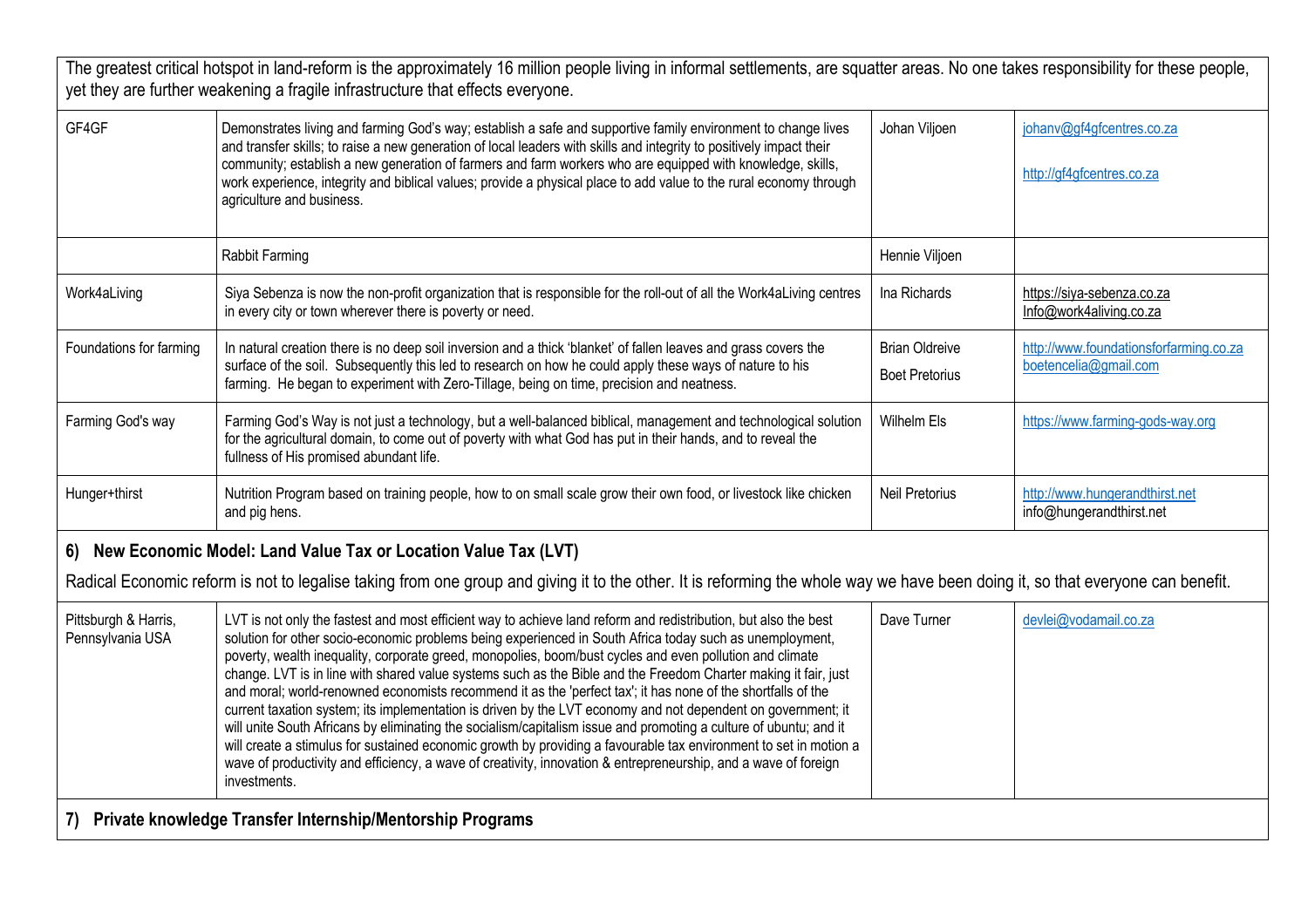| South Africa needs more agricultural colleges, and training centres, but often graduating students remain jobless, not finding an entrance. When major commodity groupings<br>offer apprentaship type training, the students learns and grow within the industry where he or she will eventually work for a lifetime. |                                                                                                                                                                                                                                                                                                                                                                                                                                                                                                                                                                                                                                                     |                             |                                                                                                 |
|-----------------------------------------------------------------------------------------------------------------------------------------------------------------------------------------------------------------------------------------------------------------------------------------------------------------------|-----------------------------------------------------------------------------------------------------------------------------------------------------------------------------------------------------------------------------------------------------------------------------------------------------------------------------------------------------------------------------------------------------------------------------------------------------------------------------------------------------------------------------------------------------------------------------------------------------------------------------------------------------|-----------------------------|-------------------------------------------------------------------------------------------------|
| <b>Baruch Foundation</b><br>Training and research<br>centre                                                                                                                                                                                                                                                           | Our family farming business optimize crop and cattle production by using Foundation for Farming and bio-<br>dynamic cultivation methods. We restore and feed the soil, farming with Nature to produce 'Food with<br>integrity'/Berg foods <b>2</b> . This produce is available on our Farm Fresh Market at Baruch Centre (seasonal).<br>Our Baruch Centre offers training in the foundations of Faith, Family, Farming and Finance to out-growers and<br>small scale farmers. They give guidance and assistance to produce sustainable foods at your home and<br>communities.                                                                       | JB van den Berg             | <b>Bothaville</b><br>werner@bergfoods.com                                                       |
| <b>DICLA Projects</b>                                                                                                                                                                                                                                                                                                 | Our goal is to create a world abundance through business re-education; teaching the farmers and the key stake<br>holders the essential business skills to run their farms like a business.                                                                                                                                                                                                                                                                                                                                                                                                                                                          | Mandla Mandlendoda          | mandla@diclaprojects.com<br>www.diclaprojects.com                                               |
| 8) A vertically integrated entire value chain family business                                                                                                                                                                                                                                                         |                                                                                                                                                                                                                                                                                                                                                                                                                                                                                                                                                                                                                                                     |                             |                                                                                                 |
| Mega farms provides the economy of scale, profitability, and value chain social investments to fund their own social development projects.                                                                                                                                                                            |                                                                                                                                                                                                                                                                                                                                                                                                                                                                                                                                                                                                                                                     |                             |                                                                                                 |
| <b>SERNICK</b>                                                                                                                                                                                                                                                                                                        | A vertically integrated entire value chain family business from Bonsmara stud to feed-lot and -mill to abattoir to<br>butcheries to restaurants. Meaningfully employ 550 people throughout their operation. R1.2bil turnover operation<br>(2015/16). Developed commercial stud, bull and feed conversion testing station, feed -mill and -lot then up value<br>chain. R&D in partnership with UFS. Social investment programme. New farmer training and genetic<br>improvement as well as further development - hand in hand. First 3 years self-funded then Landbank scheme<br>then Jobs fund on board. Train 660>300>50 ?? new commercial farmers | Nick Serfontein             | Edenburg FS<br>nick@sernickgroup.co.za<br>www.sernick.co.za                                     |
| <b>ADAMA</b>                                                                                                                                                                                                                                                                                                          | Inclusive wine industry uniquely invested, complete value chain business model, form plant importation,<br>improvement to winemaking distribution and marketing. Employ 703 workers on 700ha wine farms - Adama<br>Appolo trust 260 workers. In 2008 was largest land reform initiative in the wine industry. Have developed<br>schooling, healthcare, housing and community support structures and services out of worker and society needs.                                                                                                                                                                                                       | A Bosman / Tobias<br>Fourie | Limpopo dairies, Louis Trichardt<br>www.limpopodairies.co.za                                    |
| 9) Co-oporative & Outgrower Model                                                                                                                                                                                                                                                                                     |                                                                                                                                                                                                                                                                                                                                                                                                                                                                                                                                                                                                                                                     |                             |                                                                                                 |
| A model research farm, processing, storehousing, certification for food safety, and consistency helps the small-scale farmer to gain access to profitable high value export<br>markets. Emphasis on ecocomy of mutuality is vital for sustainable long-term success and growth.                                       |                                                                                                                                                                                                                                                                                                                                                                                                                                                                                                                                                                                                                                                     |                             |                                                                                                 |
| Nawakwaland Farms                                                                                                                                                                                                                                                                                                     | Namakwaland Farms are dedicated to do things God's way, through a SHOW and TELL model. Best Practise<br>ethical commercial farm model: a 160ha commercial agricultural production vegetable enterprise in Masaka<br>under pivot irrigation at Lake Birinzi, Masaka, Uganda. Unlocking training, certification, value-adding, and more<br>profitable export opportunities to local out-growers.                                                                                                                                                                                                                                                      | <b>Tobias Basson</b>        | Clanwilliam WC & Masaka Uganda<br>https://namakwalandsitrus.com<br>tobias@namakwalandsitrus.com |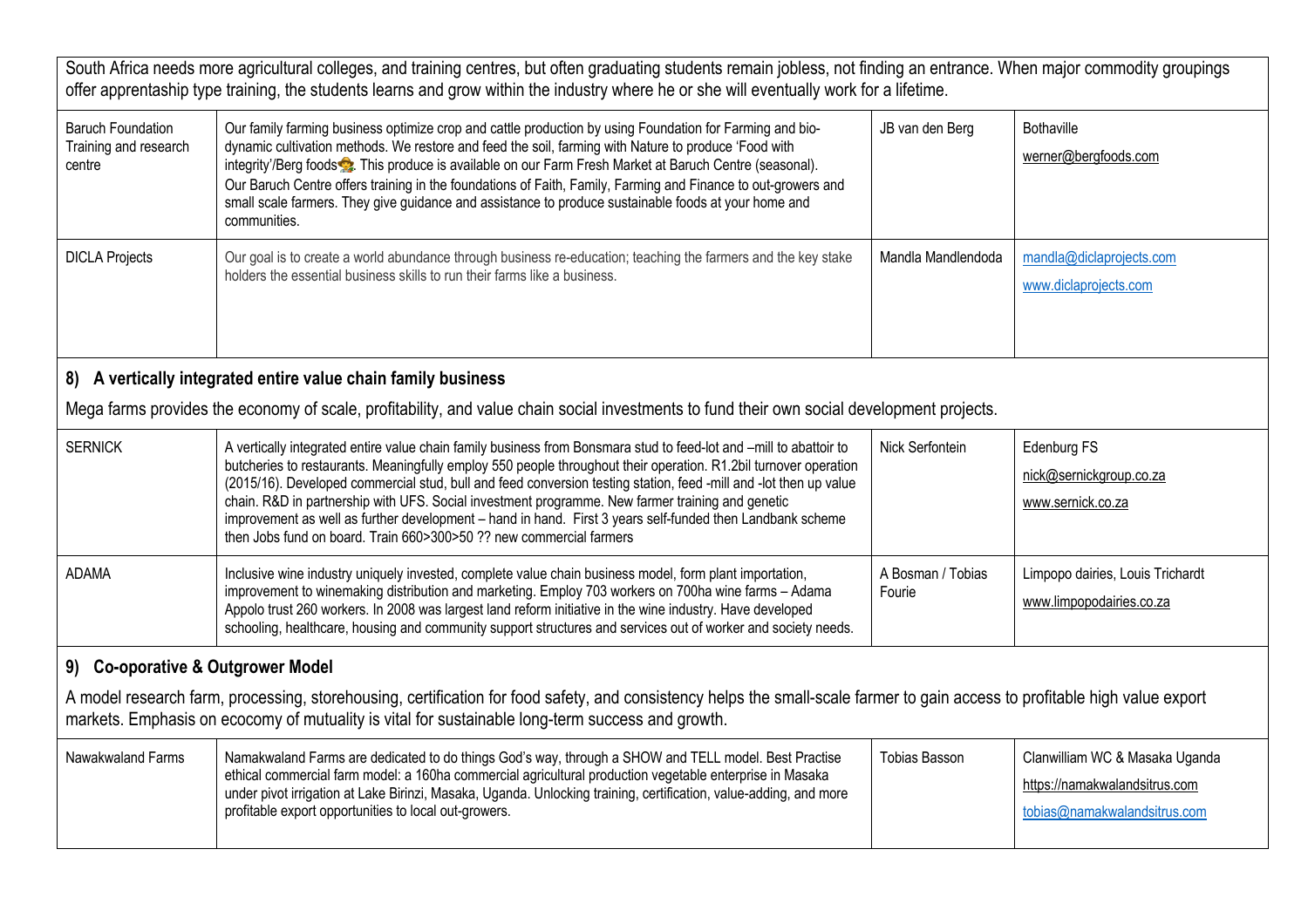| Sondelani Ranching                                                                                                                                                                                         | IT'S AFRICA'S TIME is a partnership between the United Nations Development Programme (UNDP) and Regency<br>Foundation Networx (RFN) to promote and encourage the adoption of an 'inclusive business' model as a component of<br>corporate growth strategy in Africa.                                                                                                                                                                                                                                                                                                                                                                                                                                                                                                                                                                                     | Peter Cunningham     | Ebenezer Training college - Bulawayo<br>http://www.sondelaniraching.co.zw                 |
|------------------------------------------------------------------------------------------------------------------------------------------------------------------------------------------------------------|----------------------------------------------------------------------------------------------------------------------------------------------------------------------------------------------------------------------------------------------------------------------------------------------------------------------------------------------------------------------------------------------------------------------------------------------------------------------------------------------------------------------------------------------------------------------------------------------------------------------------------------------------------------------------------------------------------------------------------------------------------------------------------------------------------------------------------------------------------|----------------------|-------------------------------------------------------------------------------------------|
| 10)                                                                                                                                                                                                        | <b>Ownership + Mentorship + Transfer</b>                                                                                                                                                                                                                                                                                                                                                                                                                                                                                                                                                                                                                                                                                                                                                                                                                 |                      |                                                                                           |
| Helping passionate farm-workers, and small scale farmers to own their own land, is the most straightforward direct solution to equitable land reform, but not without trusted and<br>respected mentorship. |                                                                                                                                                                                                                                                                                                                                                                                                                                                                                                                                                                                                                                                                                                                                                                                                                                                          |                      |                                                                                           |
| AgriDwala                                                                                                                                                                                                  | 1432ha 100% PDI owned operation, 584ha own land and 948ha Rented land. Directors have 0% ownership.<br>Have received Dept of Land Reform funding. Continual deployment of foundational principles of mentorship and<br>custodianship. Learnt that "agricultural land, without mentorship and accountability equals destruction and<br>poverty." ""success is achieved by making others successful" "Our business consists of many people, each with<br>his/her own unique gifts, talents, and personality. It is vital to understand this to mentor the group well, because<br>the actions of one person, do influence others! For this reason, we make time to listen to each other, to care for<br>each other, and to help each other. We don't leave our community behind; we uplift people so that they can uplift<br>their surroundings in return." | Kosie van Zyl        | Napier, Overberg WC<br>www.agridwalaguestfarm.co.za<br>lize@twk.co.za                     |
| 11) Educational Support                                                                                                                                                                                    |                                                                                                                                                                                                                                                                                                                                                                                                                                                                                                                                                                                                                                                                                                                                                                                                                                                          |                      |                                                                                           |
| True equality is only possible if we have the same start in life. If every child have the same opportunity from the beginning, it is their responsibility to make use of it or not.                        |                                                                                                                                                                                                                                                                                                                                                                                                                                                                                                                                                                                                                                                                                                                                                                                                                                                          |                      |                                                                                           |
| Partners for Possibility                                                                                                                                                                                   | An NGO started by Dr Louise van Rhyn with the aim to leverage private sector input and support to struggling<br>state schools. Putting schools at the centre of community through caring partnerships between the private sector<br>and state schools. Had to source committed partners, bring together and build trust.                                                                                                                                                                                                                                                                                                                                                                                                                                                                                                                                 | Robyn Whittaker Dr.  | http://www.pfp4sa.org<br>robyn@symphonia.net                                              |
| Pebbles Projects                                                                                                                                                                                           | Early Childhood Development, Afterschool Support, Nutrition support, assessment, training program.                                                                                                                                                                                                                                                                                                                                                                                                                                                                                                                                                                                                                                                                                                                                                       |                      | Stellenbosch<br>http://www.pebblesproject.co.za                                           |
| Montessori<br>Jubilee, excellence<br>school                                                                                                                                                                | Schools of excellence that offer children world-class education in excellent facilities.                                                                                                                                                                                                                                                                                                                                                                                                                                                                                                                                                                                                                                                                                                                                                                 | Marguerite Potgieter | https://www.shiloh.org.za/jubilee-<br>excellence-schools-jes/<br>marguerite@shiloh.org.za |
| J.Gerwel Technical<br>School                                                                                                                                                                               | A technical school teaching the locally needed artisanal qualification Started with the local church praying<br>together. Community realised the crisis of unemployment and need for meaningful employment. Effective<br>community dialogue, engagement, agreement and mobilization. Took joint ownership and action                                                                                                                                                                                                                                                                                                                                                                                                                                                                                                                                     | Phillip Jonker       | Bonnievale WC                                                                             |
| 12) Good Neighbours (mutuality)                                                                                                                                                                            |                                                                                                                                                                                                                                                                                                                                                                                                                                                                                                                                                                                                                                                                                                                                                                                                                                                          |                      |                                                                                           |
| From time to time in our history, we managed to succeed in being good neighbours. We respected each other's diversity, yet valued how we need another.                                                     |                                                                                                                                                                                                                                                                                                                                                                                                                                                                                                                                                                                                                                                                                                                                                                                                                                                          |                      |                                                                                           |